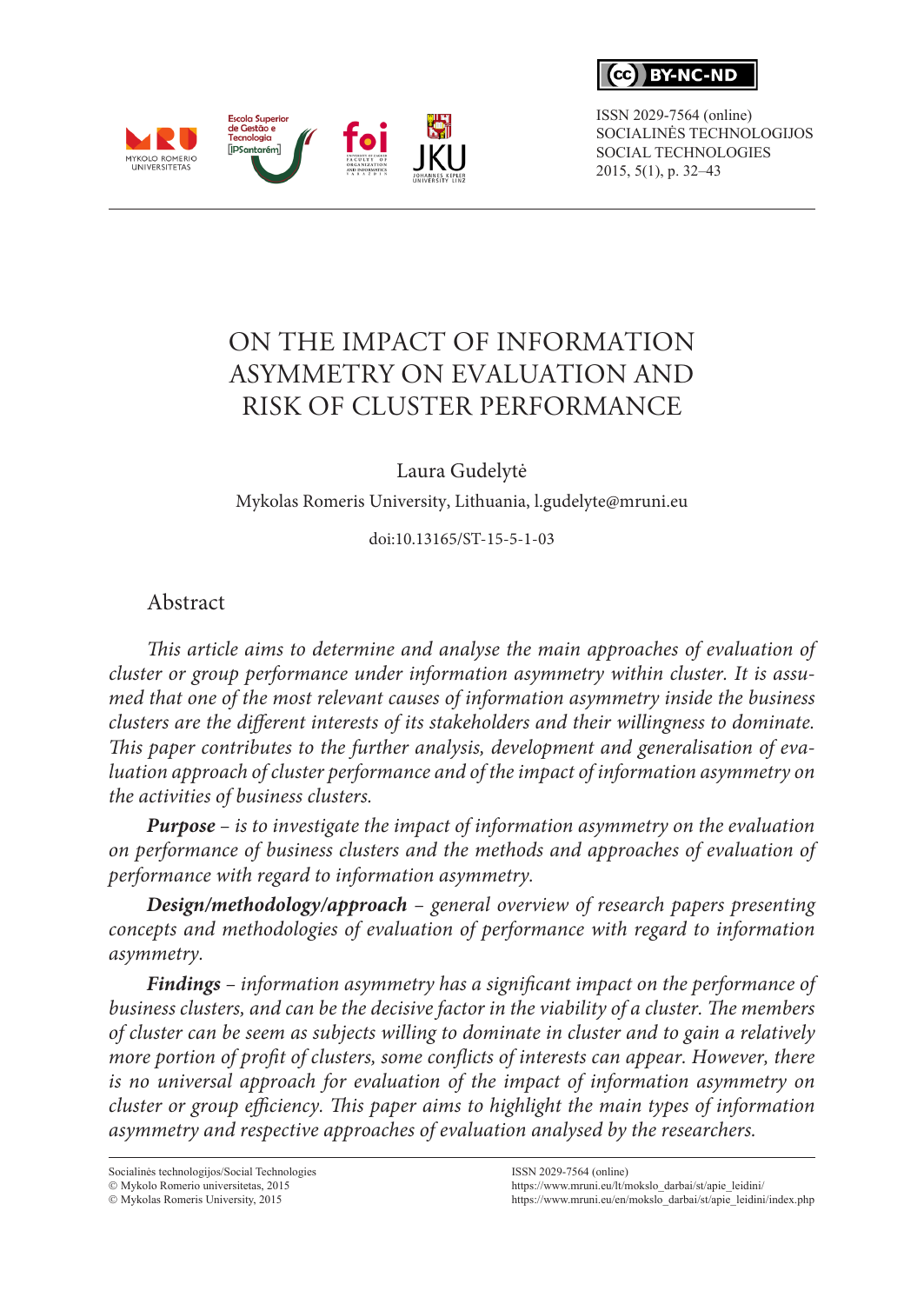*Research limitations/implications – the complexity and nature of information that can be used in the process of creation of innovation. The strong assumptions on information asymmetry from one side and the lack of advanced investigation focussed on the evaluation of business clusters performance efficiency under information asymmetry from other side are the most relevant limitations of research. Therefore the conclusions are focussed only on the conceptual level and analysis of possible further steps in creation of respective methods or models.*

*Practical implications – information asymmetry has a significant impact on the activities and performance of business clusters, and can be the decisive factor for a via*bility of a cluster and creation of innovations. This study will contribute to the further *development and generalisation of evaluation approach of cluster performance and of the impact of information asymmetry on the activities of business clusters.*

*Originality/Value – This case in terms of business cluster performance and creation of innovations is not exhaustively analysed by other researchers. This paper is one of the first attempts to describe and make an assessment of the evaluation of clusters with financial contagion in the Baltic States. The findings of this article should ground the further steps of the creation of evaluation of performance efficiency under information asymmetry.*

*Keywords: information asymmetry, risk, trust, evaluation.*

*Research type: literature review.*

### Introduction

Without intense competition with other entities and the classical and wellknown uncertainty associated with uncertainty of any business sector about the future and the uncertainties related to the development of innovation, the risk structure of business clusters consists of other important business components: moral hazard, closely related to the different competencies of members of the cluster and information asymmetry. The some main types of information asymmetry in the business cluster can be determined: between the cluster members (concerning the mutual trust), between the cluster companies and end-consumer and between the cluster and external financing entities.

It is recognized that trust is a key factor underlying the cooperation of business entities. The impact of trust on the creation of innovation process, cooperation between the different business sectors or technology transfer process remains decisive. In general context of business, risk and opportunism are closely related to uncertainty, information asymmetry and the need of trust. Information (especially knowledge) sharing helps to mutual understanding and cooperation among cooperating business cluster members, which is the important step to build up trust. On the other side, accurate information helps more precisely estimate the trustworthiness of partners, avoid blackmail in negotiation, and reduce some transaction and production costs, therefore it means the negative impact on the creation of innovations in this case.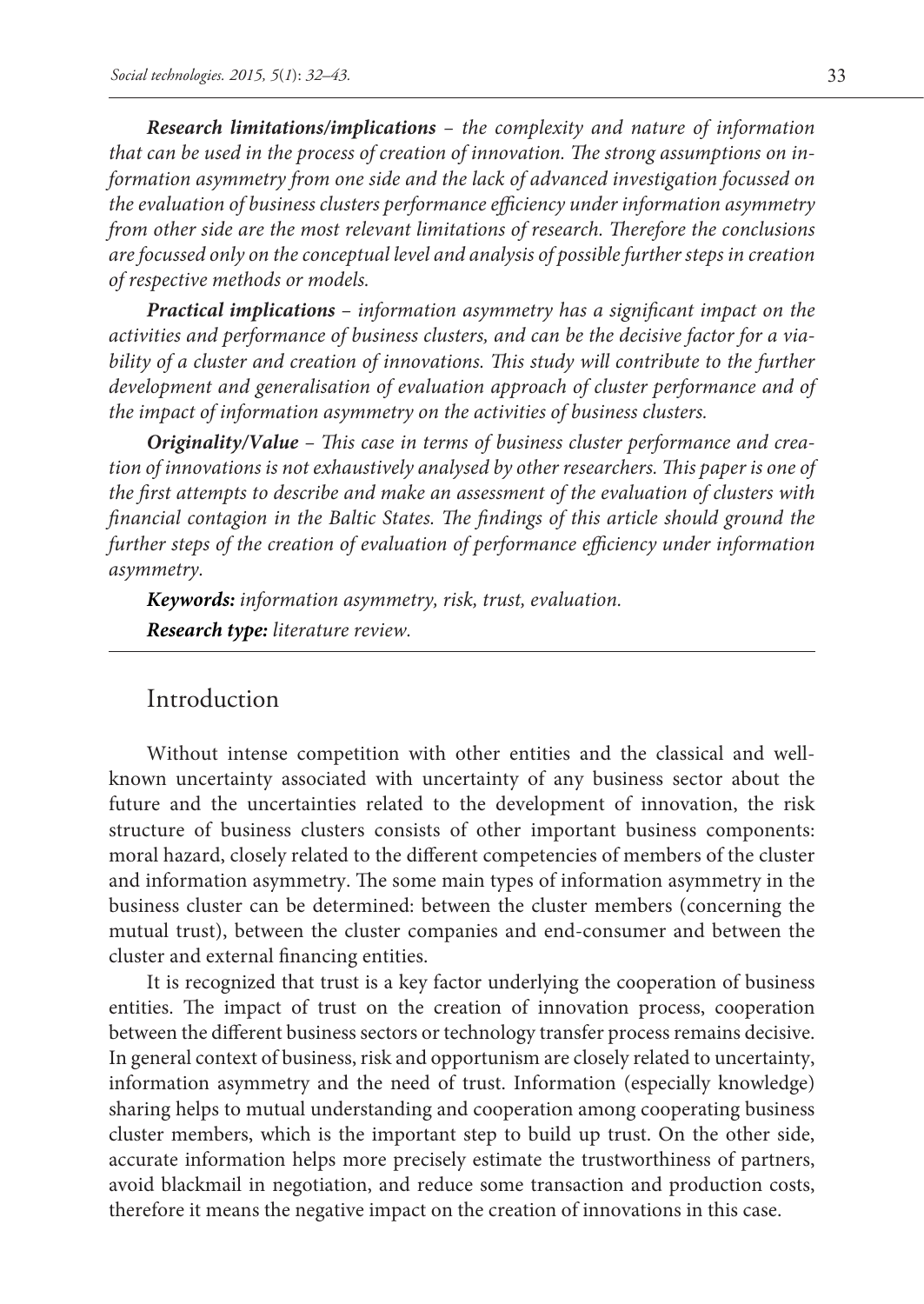Literature showed that trust and transaction costs are inter-related and are one of the most relevant costs for creating commercial innovations. One of the main barriers that innovative companies face are the transaction costs of entering markets, the lack of suitable networks of partnership and the presence of information asymmetries across supply chains. Cluster policies would contribute to mitigate these weaknesses. Cluster company managers have rated the exchange of information on market (62%), best practices (57%) and information on technologies (55%) very high on the list of benefits of cooperation within a cluster (The Gallup Organisation, 2006). It means that clusters indeed value in terms of technology and knowledge transfer and foster collaborative relationships between suppliers and clients (Barsoumian et al., 2011).

On the other hand, some researchers proved that trust facilitates transactions among organizations by reducing transaction costs, such as information searching, negotiation, monitoring and enforcing transactions. In addition, other researchers found that the perception of partners' trustworthiness depends on the amount and accuracy of information, the degree of cooperation and the other factors that are associated with transaction costs. Still other researchers focused on certain types of transactions and analysed how transaction costs and trust interact. In addition, it is important to observe that in financial markets higher trust means the less cost of borrowing.

Information asymmetry is closely linked to moral hazard. Moral hazard is a problem related to post-contractual opportunism in the presence of unobservable asymmetric information. Since information asymmetry more or less happens in every transaction, for the sake of trust organizations are more likely to cooperate with longterm partners with whom information is more reliable and available. Moral hazard evaluation is complicated and it is hard to treat it quantitatively due to the number of reasons. As a moral risk, information asymmetry in usual cases is the scientific research is merely a starting point and not the main object is analysed. But only in the separate cases it can be evaluated by applying the quantitative methods and. Information asymmetry, moral hazard impact on the business impact of cluster activities also related to trust. Preferably all of these values should be measured quantitatively and treated as a measure of mutual trust.

Impact of information asymmetry namely on business clusters, developing and implementing innovation activities is not yet sufficiently investigated. In this article, information asymmetry means that all cluster members dispose by the different structure and content of the information necessary for the cluster and innovation. This feature of information asymmetry namely can be treated as an additional source of risk of cluster activities. Most likely the information asymmetry in business clusters occurs at sharing know-how of each cluster member, contributing towards the creation of innovations, knowledge about it (your contribution), more than any other cluster members. Innovation development strategy with respect to the risk management should be such as to protect the cluster and the innovation creation from cluster members indispensability and commercial information leakage. However, in practice it is difficult to implement such provisions particularly to only the trust of the signing of contracts is not enough (it depends on the mentality), and these factors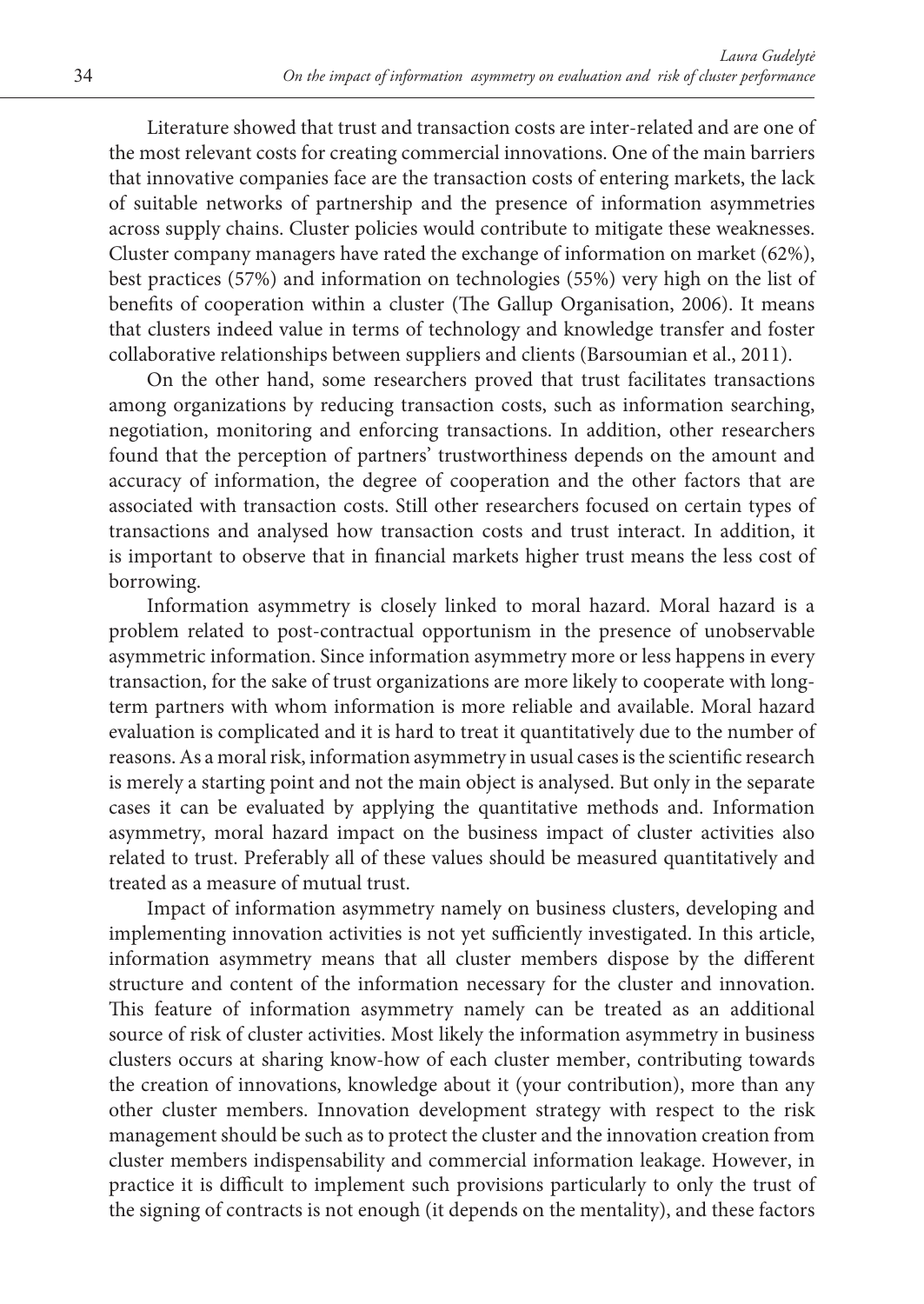determine not only the clusters' attractiveness to potential investors, attracting new partners, capital and other resources concentration, but also clusters (as well as their resources) the fragmentation.

The modelling of cluster or any other business entity performance is based on assumptions. On the other hand, information asymmetry usually is considered as the assumptions of quantitative modelling which limits the possible solutions (estimates) and the selections of methods. Another source of information asymmetry and failure is other assumptions of modelling which essentially depend on the competencies data used. Also, the problem of information asymmetry in business cluster is important because the creation of innovations and maintaining the competitiveness and viability of business based substantially on the expectations is unclear and not very transparent. On the other hand, it is important to emphasize that it is possible that the same information and its asymmetry can lead to different solutions of different managers.

1. Impact of information asymmetry on the performance of business cluster

Asymmetry of information can be treated as an incomplete and unequal information available to each member of business cluster. Information asymmetry and the lack of trust in business cluster is determined by the different members of specialization, different levels of competence and different relevance of contributions of individual cluster members to creation of innovations: in the ideal case, each member of the cluster should possess the relatively same advantage over the other cluster partners, but this problem can be solved by mutual trust. In addition, it is necessary to draw attention that in most cases the information asymmetry is treated as parameter with changing structure of content and quantity of information which is processed in a still different competencies), i.e., depending on the time and defined as stochastic process: development of innovations based by knowledge, which over time has added even more recent knowledge or experience.

Key risks of business cluster creating innovations are as follows: incorrect choice of the research object because of information asymmetry, insufficiency of statistical information, absence of efficient tools for cluster and their prototypes' identification (for more details, see Babkin et al., 2013). Other sources of risk are nonunderstanding of the real situation and non-understanding of its default threshold - as well as a permanent risk may examine business cluster. On the other hand, cluster breakdown does not mean that all cluster members lose: winners of this situation are basically on their initiative those who do not share with other by adequate level of information and basically initiates the degradation of the cluster. This means that ideas do not necessarily remain unimplemented: it is possible that obtained and not disseminated knowledge to other members of cluster become the precondition of new (not necessarily innovative) business or business cluster. In addition, the information asymmetry between companies and their customers is the key mechanism of the development of cluster. In this case companies initially provide low quality products in anonymous transactions until their production capacity allows paying for direct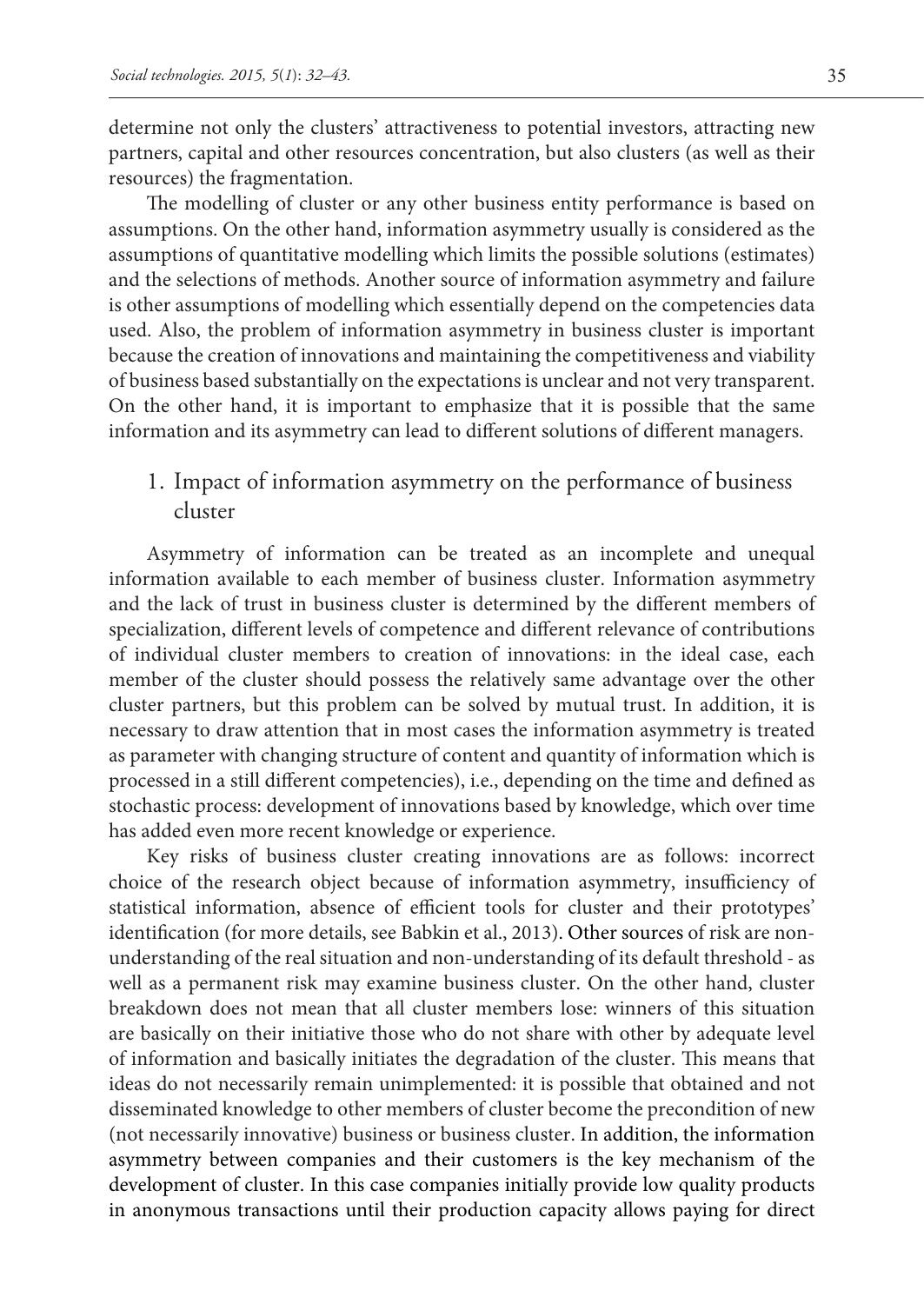marketing. The engine of growths is learning by doing mechanism (for more details, see Kozyrev). The same approach can be applied to business clusters.

Aim to dominate in the cluster and to strengthen the influence to other cluster members and the increase in profits can lead to a variety of differences or even conflicts between cluster members and threaten the viability of a cluster. All this means that intense competition within clusters not only promotes improvement factor of its members, but is also a source of destructive processes. All those directly or indirectly affect the performance of the whole cluster. It is also important to emphasize that other negotiations with external financiers cluster members are not affected by information asymmetries and the agreement on the relevance of contributions of cluster participants to innovation.

In other cases, if the opportunity of contributions of different relevance was not defined in partnership agreement, a threat of mutual friction appears that prevention at the best case will require the time required for negotiations, and in other cases – the change of cluster members and therefore stalling their activities. In the case of technology transfer cultural differences between researcher and business can lead to information asymmetry. The moral hazard associated with the organization's internal culture also leads to information asymmetry. Due to hidden information, cluster member, not knowing all the conditions to spare its full potential, and only for this reason would not provide the innovation process everything we could. As well as information asymmetry leads to moral hazard associated with person's moral character, common business culture and an individual member of the cluster – the organization's internal culture. Unused options: hidden information case, one member of the cluster, not knowing all the conditions to spare their full potential, and for this reason alone to deny the innovation process everything we could.

## 2. Information asymmetry and technology transfer

Debackere and Veugelers (2005) show that the asymmetry of information between the business and academic sectors is a serious barrier to knowledge and technology transfer. Information asymmetry occurs due to lack of communication and mutual understanding, which leads to fact that it is difficult to assess ex ante the quality of emerging science and technology excellence, and, on the other hand, it is difficult to the scientists to determine commercial viability of invention. The most important function of technology transfer centres, is to minimize the impact of information asymmetry and lack of communication between research and business sectors. Usually they operate as subsidiaries of research institutions and technology parks and aim to develop favourable conditions for knowledge and technology transfer and to promote scientific and business cooperation and mutual understanding and to facilitate and simplify the formal knowledge and technology transfer processes needed to help assess technology commercialization opportunities etc. In addition, these institutions also provide administrative support to scientific knowledge and technology transfer process managed by legal and financial issues; mediate through knowledge and technology transfer agreements between a researcher, research institutions and corporates (Debackere, Veugelers, 2005).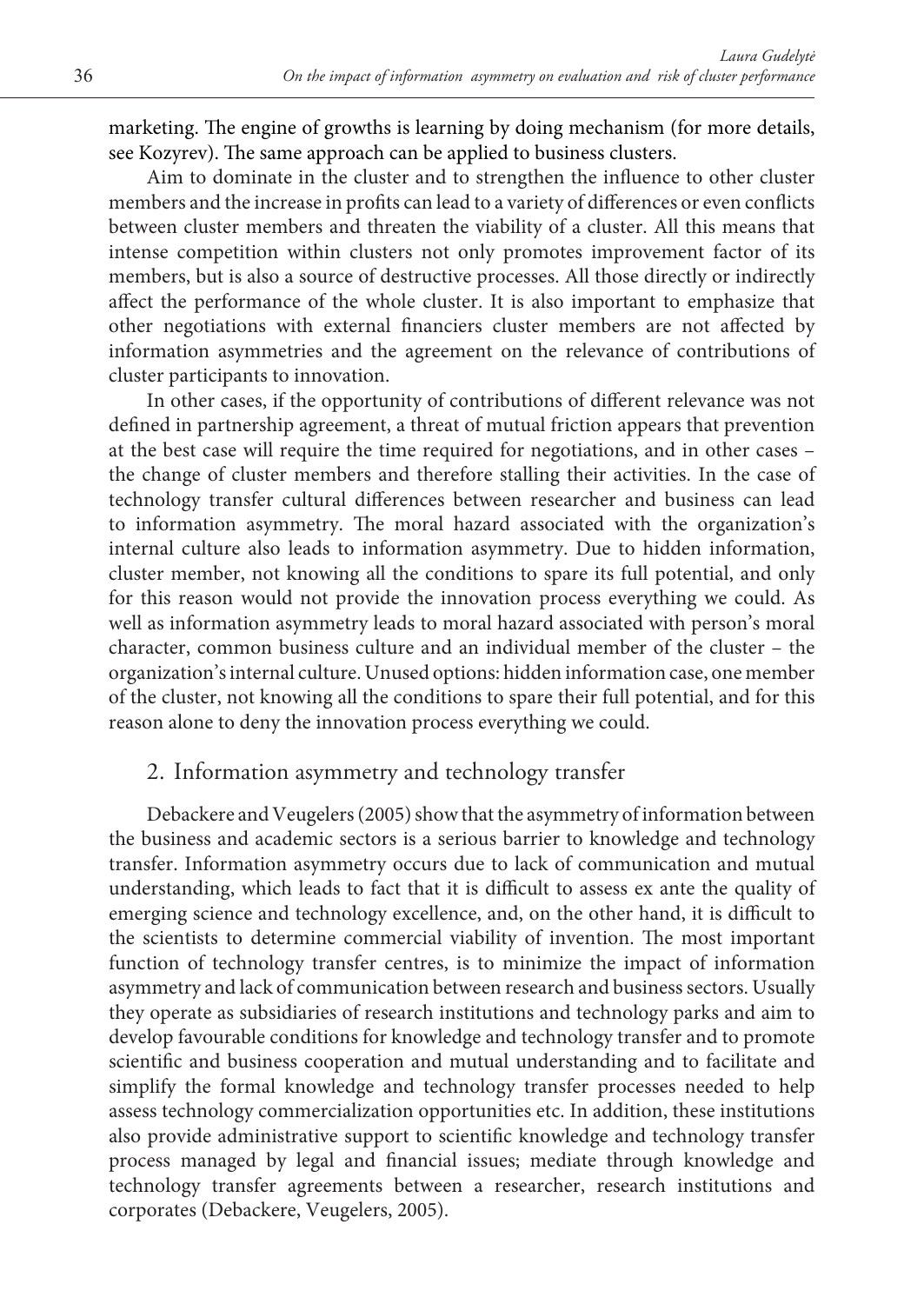# 3. Information asymmetry and external financing

Activities of business clusters are more closely embedded in the network because its location closeness promotes the exchange of information and the dissemination of knowledge. This brings advantages to business innovation capability and competence. On the other hand, it is unclear if this further brings benefits to the financing and what are the implications during the process of financing are unclear (Wang, 2015). In the usual case information asymmetry must be tolerated by the external investors. This is crucial point because the external financing in usual cases is the necessary condition for creation of innovations and business cluster activity from the one hand side. On the other hand, information asymmetry is necessary to ensure the confidence of the continuity of project. From the perspective of investor, it can look as a huge source of uncertainty and risk and it is the subject for negotiations, the available information for each agent is various in financial markets. First at all, there is a huge information asymmetry between the managers of company (and cluster too) and existing and possible investors. In addition, it is important to emphasize that the managers have prior information on whether the firm will default and the timing of the default. On the other hand, market investors do have different information (for more details, see Hillairet, Jiao).

Research concerning financing in business clusters show that the relationship plays an important role in financing and the government rule, which generally focus on the relationship between banks and enterprises or enterprises with other financial institutions (e.g., venture capital institutions) and informal financial institutions (such as money lender). On the other hand, few studies distinguish the different network characteristics except for the bank-enterprise relationship and the impact to corporate financing. In different environments, especially in the new markets, in which various systems are still not perfect and the social capital embedded in the cluster network will affect the decision-making of banks and venture capital investors (Wang, 2015).

By the sole use of incomplete information investors are not able to precisely assess the nearness of the assets to the default threshold, therefore the default becomes a totally unpredictable event, and in separate cases these situations can be threaten as too risky to invest following the principle of conservatism. This also can imply that credit spreads are generally non-zero, even for short maturities. Non-vanishing short-term spreads can be seen namely as "transparency spreads" (for more details, see Yu, 2002).

In the special case, R&D setting, the problem of information asymmetry refers to the fact that an inventor or entrepreneur frequently has better information about the nature of the contemplated innovation project and the likelihood of its success than potential investors. Therefore the marketplace for financing the development of innovative ideas is similar to the situations like the "lemons" market modelled by Akerlof (for more details, see Akerlof, 1970; Hall, 2009). In the special version of the "lemons" model, the market for R&D projects may disappear if the problem of information asymmetry is too great. Reducing asymmetry of information via fuller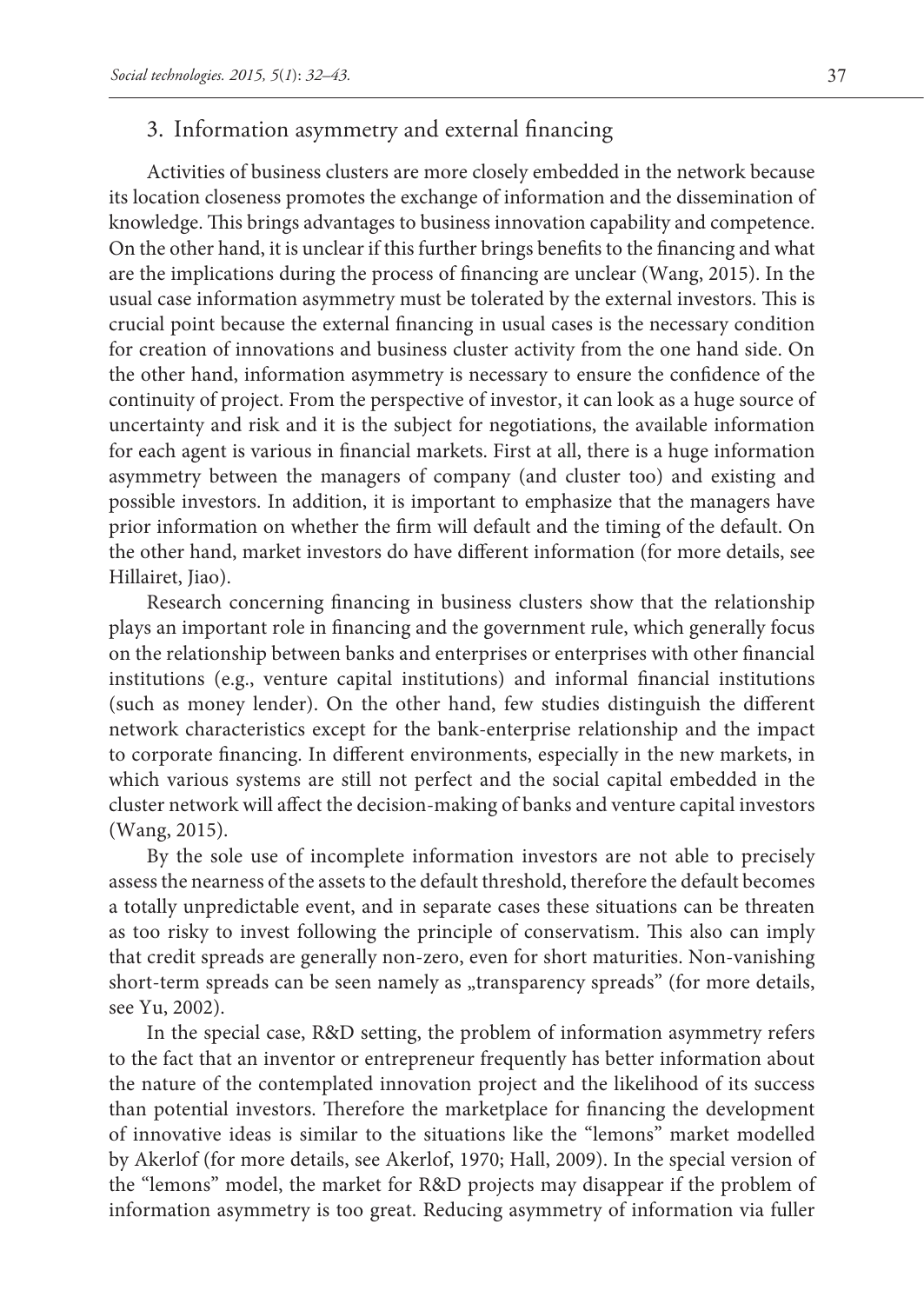disclosure is of limited effectiveness due to the ease of imitation of inventive ideas. Therefore companies are reluctant to reveal their innovative ideas to the marketplace. The fact that there could be a substantial cost to revealing information to their competitors reduces the quality of the signal they can make about a potential project (Anton and Yao, 1998). Thus the implications of information asymmetry together with the costliness of mitigating the problem is what companies or business clusters and inventors will face a higher cost of external than internal capital for R&D due to the "lemons" premium (for more details, see Hall, 2009; Schwarz et al.).

In special case, when the innovations can be supported financially by government institutions, it is difficult for the public institutions to select the most valuable individual inventors to develop and to protect themselves from the allocation of unsuccessful projects due to the information asymmetry problems. This threat is particularly high in the allocation of funding for early-stage research projects whose outcome usually is unclear. Interesting and potentially successful projects and setting their assessment is not only a responsibility but also an expensive process (Svensson, 2007), since it requires competent staff, specialized knowledge and time, which is not always possible in a public institution. In addition, the inventors of individual projects are mostly small-scale and may be less well prepared and quickly fail over large-scale research institution projects (for more details, see Svensson, 2007).

## 4. Effectiveness of information asymmetry

Despite the approach to the asymmetry as one of the most important sources of business risk and objective business operating condition or even the restriction of activities its positive qualities can be seen. Contrary to received knowledge and experimentation, it appears that perceived asymmetry is the more productive condition for negotiation, whereas perceptions of equality actually interfere with efficient processes and satisfying results. Asymmetrical negotiations in the cases studied often went more smoothly than their symmetrical counterparts and produced more mutually satisfactory outcomes.

Negotiation efficiency inside business clusters can be understood as relation between the efforts of exchange of information (input) and the output of the negotiation ("doing the things right"). Hence, an efficient negotiation requires economical activities for information seeking and signalling. Such an assortment should occur against the background of a cost benefit analysis. Thereby, the costs of activities for the exchange of information are compared with the benefit that the gain of such information induces. According to the above mentioned definitions of a 'good' negotiation, achieving an effective negotiation involves negotiation satisfaction. The impact of information asymmetry of information and uncertainty and negotiation to the satisfaction can be structured as summarized in figure (for more details, see Schwarz et al.).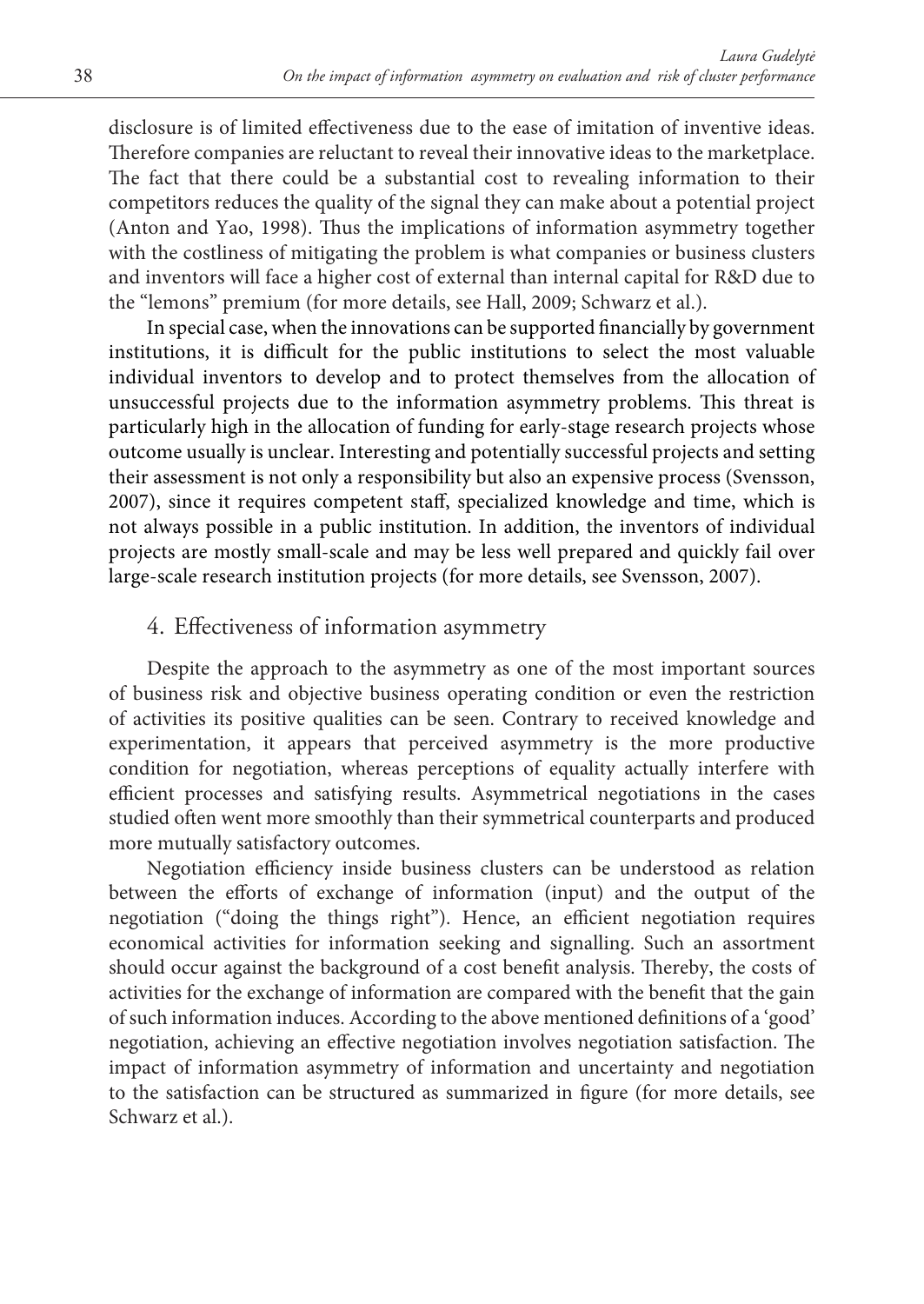Figure. **Information asymmetry and its impact on effectiveness, efficiency, and satisfaction**



Source: Schwarz, S., Voeth, M., Herbst, U. Information Asymmetry in Buyer-Seller Negotiations and its Impact on Effectiveness, Efficiency and Satisfaction. Competitive Paper, Main session.

On the other hand, the absence of information asymmetry does not mean that the problems related to information disappear. For example, it is known from the game theory that information symmetry can produce deadlock because the behaviours associated with the particular power status produce impasse rather than an effective process to satisfying results (for more details, see Zartman, 1997). High-power symmetry allows each party to hold the other in check; and so it makes them primarily concerned with maintaining their status locking in their side of the symmetry rather than reaching an agreement. On the other hand, low-power symmetry brings together two parties that act in the reverse way-symmetrically to produce the same result. They deadlock since they do not have the power to make the other move, and this makes them primarily concerned with defending whatever little status they have unlocking in their side of the symmetry rather than reaching an agreement. Therefore, the information symmetry tends to produce and reinforce hostility and prolong negotiations in conflict situations. As a result, it calls for a mediator, a role that is possible among low-power parties but much less so between high-power opponents (for more details, see Zartman, 1997).

5. Overview of approaches of evaluation performance under incomplete and asymmetric information

**Assumptions.** In the general case, the impact of information asymmetry can vary strongly due to the very different structure of information. Usually it is assumed that the business performance of cluster is based on creation of innovation and other common activity, from which all the cluster members expect to earn profits or other benefits. Another assumption is that the business cluster members have agreed on a different scale of their contributions to the development of innovation in their negotiations before setting up the cluster. It is also assumed that each cluster member has information concerning its role in cluster more than other members about their contribution to cluster activities and less information than the other members about each of their contribution to innovation. In addition, the nature of information and its asymmetry can be different.

In credit risk models, information asymmetry plays as one of the most important assumptions and limitations of modelling. Hillaiert and Jiao studied the impact of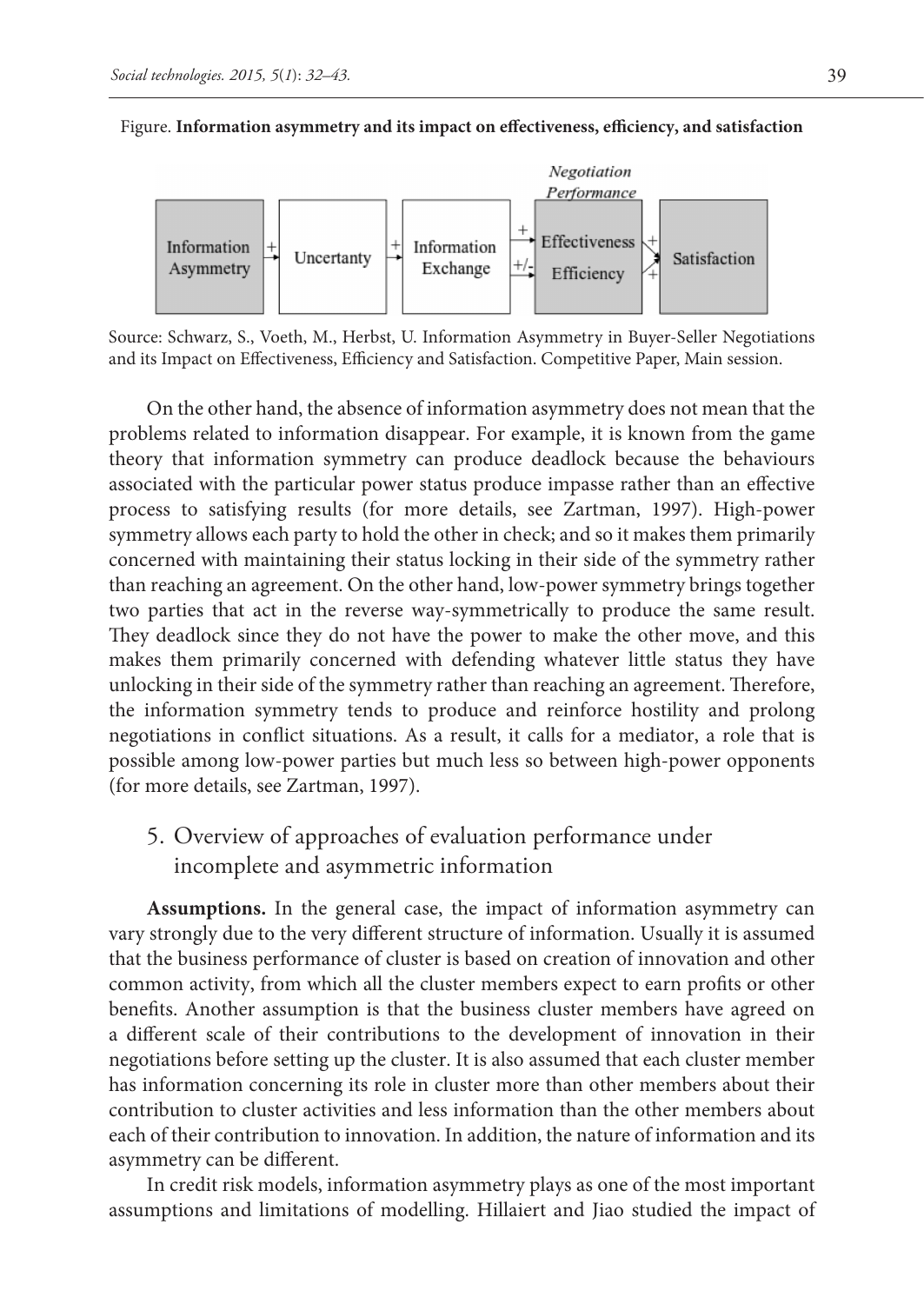asymmetric information in a general credit model, where the default is triggered when a fundamental diffusion process of the firm passes below a random threshold. Inspired by some recent technical default events during the financial crisis, we consider the role of the firm's managers who choose the level of the default threshold and have complete information (for more details, see Hillairet and Jiao).

**Knowledge spillover approach.** The meaningful approach to model business cluster performance should be the treatment of information asymmetry as knowledge spillovers that are positive and negative. Following Zuluaga, the empirical evidence confirms the existence of knowledge spillovers within regions, though the evidence on inter-regional knowledge spillovers is scarce and mixed (for more details, see Greunz, 2003, Ponds, Oort and Koen Frenken, 2010). Positive effects of knowledge spillovers have been found within and between regions (Moreno et al., 2005). Other researchers found evidence of positive knowledge spillovers among neighbouring US metropolitan statistical areas (for more details, see, for example, Anselin et al., 1997). In addition, several researchers suggested possible negative effects of knowledge spillovers. The effect of negative knowledge spillovers between companies is asymmetrical (for more details, see, for example, Jovanovic and MacDonald 1994, Eeckhout and Jovanovic 2002) and might generate negative effects (Eeckhout and Jovanovic, 2002). In addition, it is possible to apply the model of Holod and Reed (2009) who found that spillovers within the home country may adversely affect growth in the presence of substantial knowledge flows from the foreign country. Based on this idea it is possible to apply the same model to the performance of business cluster under assumptions that "countries" in this case could be treated as members of business cluster. It provides a test that supports the view that innovative performance of companies in one region is negatively affected when they neighbour with highly innovative regions (Zuluaga). This idea also could be reformulated in the terms of business cluster.

Following Kozyrev, the production capacity of business cluster under information asymmetry can be modelled by applying the following formula:

$$
x_{t+1} = \begin{cases} \left(1 + \delta(X_t/x_t)^{\alpha}\right)x_t\\ x_t \end{cases}
$$
 (1)

if operates in period *t* or otherwise correspondingly and  $\bar{x} < \infty$ , where *X* denotes the production capacity of industrial leader,  $\alpha$  means the intensity of externalities,  $\delta$  is the rate of production growth. In addition, it is assumed that the technological externalities decay over the economics distance. In this case the Bellman equation is formulated for the optimal behaviour of the value function of a company under learning spillovers:

$$
V(\pi, x, X) = \max{\pi + \beta V(\pi, x, X'), W(\pi, x, X)},
$$
\n(2)

$$
W(\pi, x, X) = \begin{cases} (\theta - c)lx + \beta W(\pi, x', X'), & x < m \\ (\theta - c)hx - \gamma + \beta Z(\pi, x', X'), & x \ge m \end{cases}
$$
\n(3)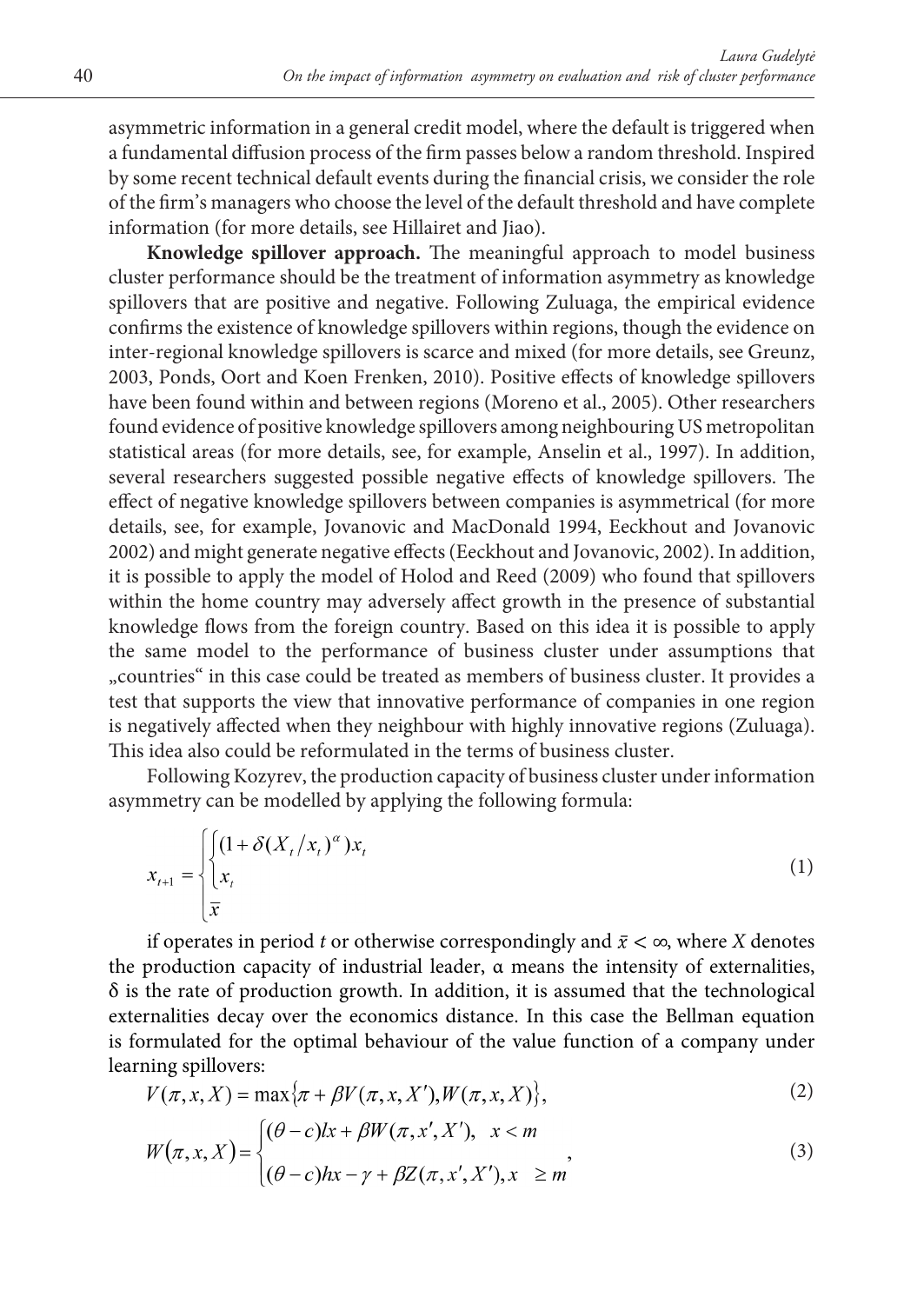where 
$$
X' = \min{\{\overline{x}, (1+\delta)X\}}, x' = \min{\{\overline{x}, (1+\delta(X/x)^\alpha)X\}}, m = \gamma(\theta - c)^{-1}(h - l)^{-1}
$$
  
and  $Z(\pi, x, X) = \{(\theta - c)hx - \gamma + \beta Z(\pi, x', X')\};$  (4)

where  $\beta$  is discount factor,  $\gamma$  is fixed transaction cost for the period, is the  $\theta$  is the parameter of consumer static utility function, c is the unit production cost.

Production capacity is weakly growing due to learning by doing, so company starts from  $x \ge m$  in high quality case. This value is represented by Bellman equation for *Z* (for more details, see Harmon, Leemon III). For start with *x < m* – low quality case, company switches to high quality production through direct marketing once production reaches *m* by learning by doing. This value is represented by Bellman equation for *W*.

**Networking approach.** Social networks help to solve the problems of information asymmetry, because it creates the conditions for knowledge about existing technologies and market diffusion (Collier, 2002), and continuous learning, which is very important in a changing technological environment (Lundvall et al., 2002) but it is not sufficient. Networks creating social capital help to create a collective knowledge and common norms and values, which increases the likelihood of coordinated collective action and reduce the so-called free rider problem (Collier, 2002). Transacting involves a dynamic process made up of three temporally distinct phases: negotiation, transaction, and administration. If a network goes through these phases successfully then the trust within the partners emerges (for more details, see Ring 2007).

The paper of Rothenberg considers the systemic relevance of individual player in the performance of team, i.e. the effect of private pre-decision information on teams, because team production creates more complex performance measurement issues than individual production is considered. In addition, results suggest that the design of an information system has incentive effects that differ depending on the type of the performance measurement system and whether the information is also monitored by the principal (for more details, see Rothenberg, 2010).

### Conclusions

Aim to dominate in the cluster and to strengthen the influence to other cluster members and the increase in profits can lead to a variety of differences or even conflicts between cluster members and threaten the viability of a cluster. All this means that intense competition within clusters not only promotes improvement factor of its members, but is also a source of destructive processes. All those directly or indirectly affect the performance of the whole cluster. It is also important to emphasize that other negotiations with external financiers cluster members are not affected by information asymmetries and the agreement on the relevance of contributions of cluster participants to innovation. The structure of information asymmetry can be very different and it is related to the commercial secrets. However it is important emphasize that information asymmetry also has a positive impact on the business companies.

Information asymmetry means that the additional assumptions in modelling should be provided in modelling. The modelling of business cluster performance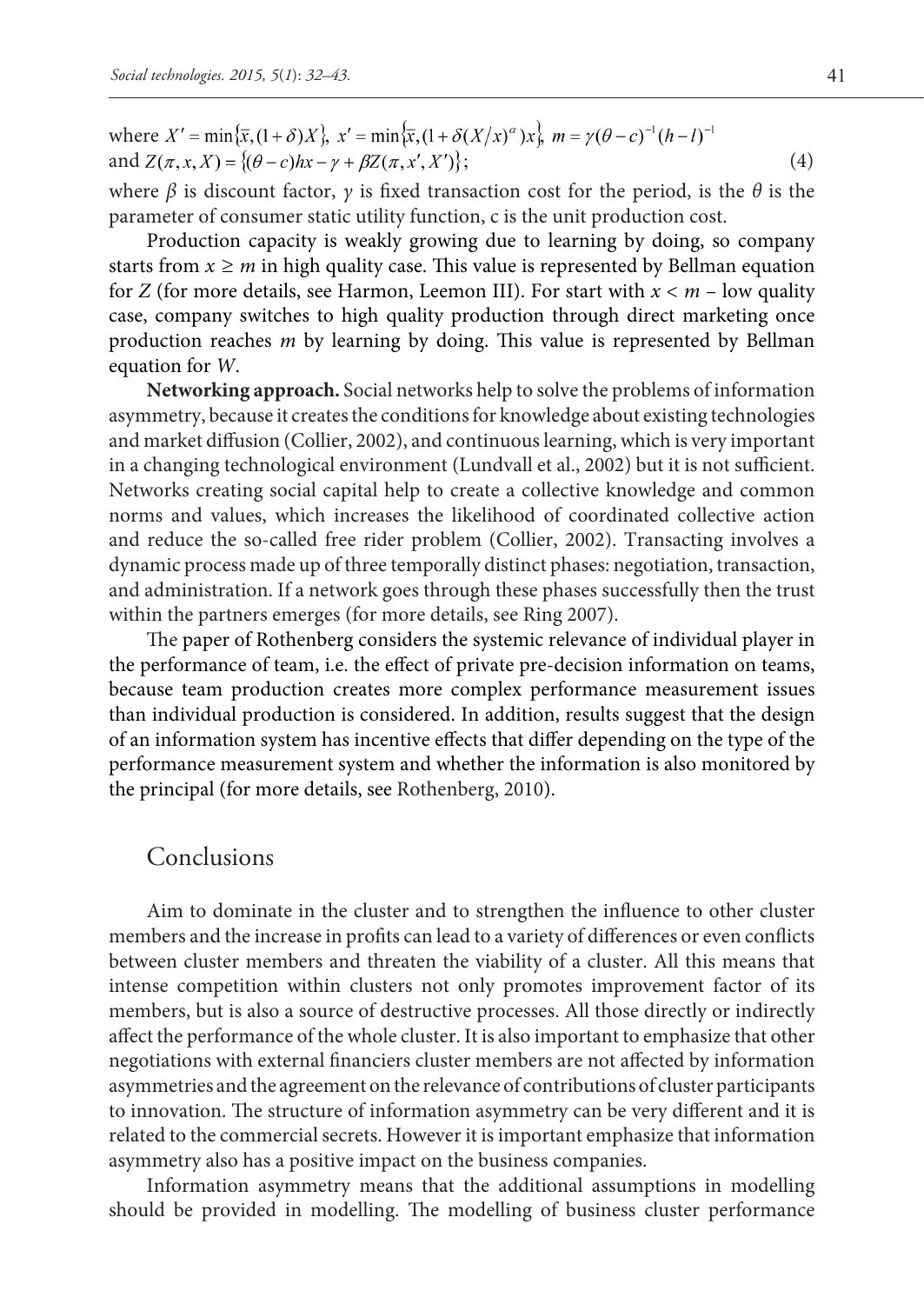should be executed as the generalisation of other approaches like Bellman formula approach. On the other hand, the roke of information asymmetry depends on the approach of the modelling of cluster performance.

## References

- Akerlof, G.A. (1970). The Market for 'Lemons': Quality, Uncertainty, and the Market Mechanism. Quarterly Journal of Economics, (84), pp. 488-500.
- Anselin, L., Varga, A., Acs, Z (1997). Local Geographic Spillovers Between University Research and High Technology Innovations. Journal of Urban Economics, 42, p. 422– 448.
- Anton, J.J., Yao, D.A. (1998). The Sale of Intellectual Property: Strategic Disclosure, Property Rights, and Incomplete Contracts. Working paper, The Wharton School, University of Pennsylvania, USA.
- Arnold, M.C., Gillenkirch, R.M. Uncertainty and Information Asymmetry in Budget Negotiations.
- Babkin, A.V., Kudryavtseva, T.J., Utkina, S.A. (2013) Identification and Analysis of Industrial Cluster Structure. World Applied Sciences Journal 28(10), p. 1408-1413.
- Barsoumian, S., Severin, A., van der Spek, T. (2011). Eco‐Innovation and National Cluster Policies in Europe. A Qualitative Review.
- Bolton, G., Greiner, B., Ockenfels, A. (2012). Engineering Trust. Reciprocity in the Production of Reputation Information.
- Collier P. (2002). Social Capital and Poverty: a Microeconomic Perspective, in Role of Social Capital in Development: An Empirical Assessment. Edited by Christiaan Grootaert and Thierry van Bastelaer. New York: Cambridge University Press, p. 19–41.
- Couchman, P.K., Fulop, L., Batchelor, L. (2002) Managing the Risks of R&D Collaboration in the Australian Cooperative Research Centre Program. Proceedings of the 16th Annual ANZAM Conference.
- Debackere K., Veugelers R. (2005). The Role of Academic Technology Transfer Organizations in Improving Industry

Science Links, in Research Policy, Vol. 34, p. 321–342.

- Eeckhout, and Jovanovic, B. (2002). Knowledge Spillovers and Inequality. American Economic Review, 92(5), p. 1290–1307.
- The Gallup Organisation. (2006). "2006 Innobarometer on Cluster's Role in Facilitating Innovation in Europe." European Commission ‐ Innobarometer.
- Greunz, L. (2003). Geographically and Technologically Mediated Knowledge Spillovers between European Regions. The Annals of Regional Science, 37(4), p. 657- 680.
- Jovanovic, B., and MacDonald, G. (1994). Competitive Diffusion. Journal of Political Economic, 102, p. 24–52.
- Hall, B.H. (2009) The Financing of Innovative Firms. EIB papers.
- Harmon, M.E., Leemon, III C.B. Spurious Solutions to the Bellman Equation. Hillairet, C., Jiao, Y. Credit Risk with Asymmetric Information on the Default Threshold.
- Holod, D., Reed, R. (2009). Regional External Economies and Economic Growth under Asymmetry. Southern Economic Journal, Southern Economic Association, 75(4), p. 1123-1140.
- Kalkanci, B., Chen, K.-Y., Erhun, F. (2011). Contract Complexity and Performance Under Asymmetric Demand Information: An Experimental Evaluation. Management Science, 57(4), p. 689–704.
- Kozyrev, O. Regional Clusters as the Form of the Territorial Organization of Economy.
- Lundvall B.-A., Johnson B., Andersen E. S., Dalum B. (2002). National Systems of Production, Innovation and Competence Building, in Research Policy, 31(2), p. 213–231.
- Moreno, R., Paci. R., Usai, S. (2005). Spatial